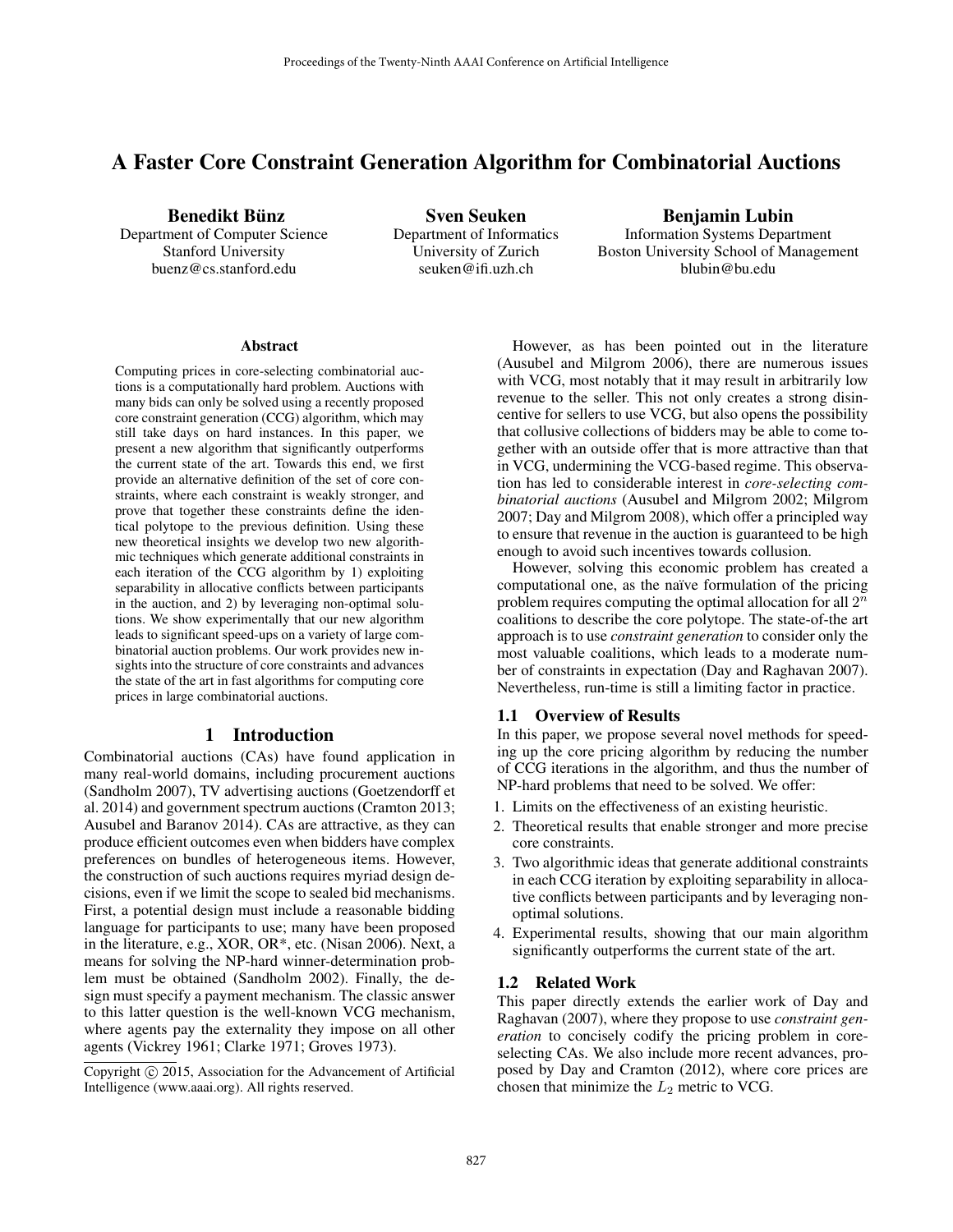The constraint generation method dates back to the 50s, as a way to solve math programs that contain too many constraints to capture directly (Dantzig, Fulkerson, and Johnson 1954; Balinski 1965). Instead of solving the full program at once, the primary problem is solved with only a subset of its constraints yielding a provisional solution. Then a secondary problem is formulated using this provisional solution, the result of which yields either a new constraint for the primary, or a proof that the primary is already correct. The algorithm iterates between the two problems, until such a proof is obtained (Nemhauser and Wolsey 1988). Such methods have found wide applicability in the operations literature in areas such as airline scheduling (Hoffman and Padberg 1993) and portfolio optimization (Künzi-Bay and Mayer 2006).

# 2 Preliminaries

In a *combinatorial auction* (CA), there is a set G of m distinct, indivisible items, and a set N of  $n$  bidders. Each bidder  $i$  has a *valuation function*  $v_i$ , which, for every bundle of items  $S \subseteq G$ , defines bidder i's value  $v_i(S) \in \mathbb{R}$ , i.e., the maximum amount that bidder  $i$  would be willing to pay for  $S$ . To simplify notation, we assume that the seller has zero value for the items. However, all of our results also hold for settings where the seller has non-zero value for the items (see Day and Cramton (2012) for a discussion on how to handle reserve prices in core-selecting payment rules).

We let  $p_i \in \mathbf{p}$  denote bidder is payment, and we assume that bidders have quasi-linear utility functions, i.e.,  $u_i(S, p_i) = v_i(S) - p_i$ . Bidders may make a non-truthful report about their value function to the mechanism. However, in this paper we do not study the incentive properties of the payment rule, and thus we do not need to distinguish between the agents' true value and their value report. To simplify notion, we use  $v_i$  to denote an agent's report, as this is what the mechanism gets as input. Additionally, we will assume in our notation that bidders use the XOR bidding language, but all of our theoretical results in Section 4 will apply to any bidding langue.

We define an *allocation*  $X = (X_1, \ldots, X_n) \subseteq G^n$  as a vector of bundles, with  $X_i \subseteq G$  being the bundle that i gets allocated. An allocation X is *feasible* if  $X_i \cap X_j =$  $\emptyset$   $\forall i, j \in N, i \neq j$ . We let X denote the set of feasible allocations. With each allocation X we associate a *coalition*  $C(X) = \{i | i \in N, X_i \neq \emptyset\}$ , i.e., those agents that get allocated under  $X$ . We define the total value of allocation X to agents C as  $V_C(X) = \sum_{i \in C} v_i(X_i)$ . If we omit the subscript C we assume it to be N, i.e.,  $V(X) = V_N(X)$ .

A mechanism's *allocation rule* maps the bidders' reports to an allocation. We consider rules that maximize *social welfare*, which can be formalized as an integer program (IP) according to the details of the bidding language. We denote the solution to this as  $wd(N) = \arg \max_{X} V(X)$ , subject to  $X \in \mathbb{X}$ , when the bids of all bidders are considered in the maximization. When only the bids of the coalition  $C$  shall be considered, we write  $wd(C) = \arg \max_{X} V_C(X)$ .

A *mechanism* specifies an *allocation rule*, defining who gets which goods, and a *payment rule*, defining prices. Together, these define the auction's *outcome*, denoted O.

### 2.1 Core-selecting Combinatorial Auctions

With this background, we are ready to consider appropriate *payment rules* for CAs. The famous VCG mechanism (Vickrey 1961; Clarke 1971; Groves 1973) is an appealing candidate because it is strategyproof (i.e., no individual bidder can benefit from misreporting his value). Unfortunately, in CAs where some items are complements, using VCG may result in an outcome outside of the *core*. Informally, this means that a coalition of bidders is willing to pay more in total than what the seller receives from the current winners. To avoid such undesirable outcomes, recent auction designs have employed payment rules that restrict prices to be in the core (Day and Milgrom 2008; Day and Raghavan 2007).

Formally, given outcome  $O$ , we let the *coalition*  $C_O$  denote the set of bidders who are allocated under outcome O.

Definition 1 (Blocking Coalition). *An outcome* O *is* blocked*, if (a) it is not individually rational, or (b) there exists another outcome* O *which generates strictly higher revenue for the seller and for which every bidder in the corresponding coalition*  $C_{\mathcal{O}}$  *weakly prefers* O *over outcome*  $\overline{O}$ *. The coalition*  $C_O$  *is called a* blocking coalition.

Definition 2 (Core). *An outcome that is not blocked by any coalition is called a* core outcome*.*

We can restrict our attention to allocation rules that are efficient because all inefficient outcomes are not in the core. Thus, it suffices to think about the payments, and the remaining challenge is to find *payments that lie in the core*. Intuitively, the payments for the winners must be *sufficiently large*, such that there exists no coalition that is willing to pay more to the seller than the current winners are paying.

Formally, we let  $W$  denote the set of winners. Given  $W$ and  $p$ , the opportunity cost of already-winning members of the coalition C is  $V_C(wd(N)) - \sum_{i \in C} p_i$ . Thus, the condition that  $p$  lies in the core can be expressed as follows (Day and Raghavan 2007):

$$
\sum_{i \in W} p_i \ge V(wd(C)) - V_C(wd(N)) + \sum_{i \in C} p_i \quad \forall C \subseteq N \quad (1)
$$

This means that the core polytope can be defined by having one constraint for each possible coalition  $C \subseteq N$ . The lefthand side (LHS) of each constraint is the sum of the winning payments; the right-hand side (RHS) is the value of the agents in coalition C for the allocation chosen if only their bids are considered, i.e.,  $V(wd(C))$ , minus the opportunity cost of already-winning members of the coalition. Because  $p_i : i \in W \cap C$  appears on both sides, and because  $p_i = 0$ for  $i \notin W$ , the core constraints can be simplified to:

$$
\sum_{i \in W \setminus C} p_i \ge V(wd(C)) - V_C(wd(N)) \quad \forall C \subseteq N \qquad (2)
$$

Note that the core is defined in terms of bidders' true values. However, given that no strategyproof core-selecting CA exists, we must expect that bidders will be non-truthful. Goeree and Lien (2014) have recently shown via a Bayes-Nash equilibrium analysis that the outcome of a core-selecting CA can be outside the true core. Thus, core-selecting CAs only guarantee to produce outcomes in the *revealed core*, i.e., in the core with respect to *reported values.*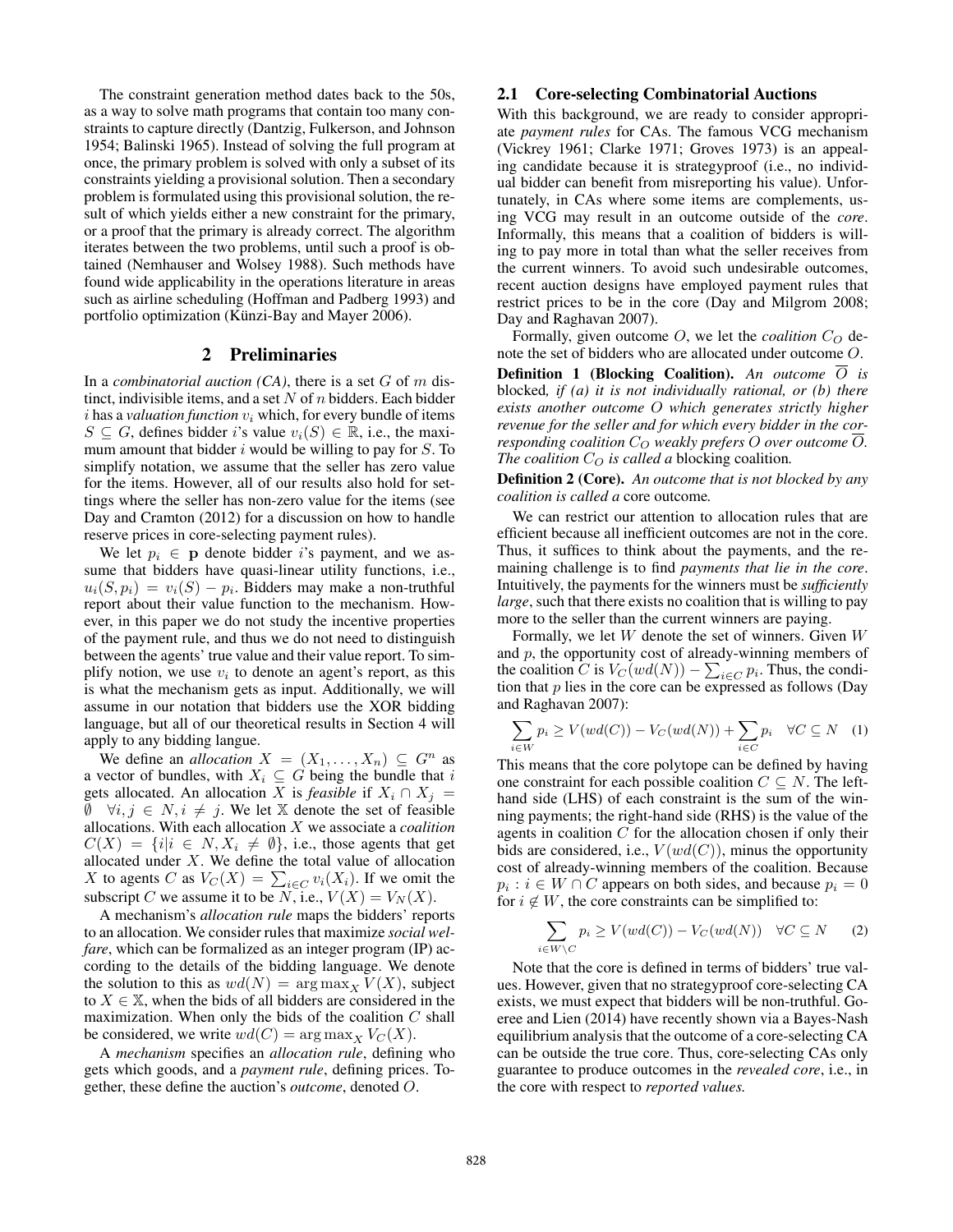### 2.2 Core-constraint Generation (CCG)

Because the number of core constraints is exponential in  $n$ , it is impossible to enumerate them for even medium-sized CAs; fortunately we can often consider only a small fraction of them by using the method of *constraint generation* as described by Day and Raghavan (2007). This iterative method applies the following two steps in each round  $t$ :

- 1. find a candidate payment vector  $p<sup>t</sup>$  given all core constraints generated so far
- 2. find the *most blocking coalition* (if any), given the current candidate payment vector  $p^t$

The algorithm is initialized using the VCG payments  $p<sup>VCG</sup>$ as the first payment vector. Step (2) then requires solving the following IP:

$$
z(pt) = \max \sum_{i \in N} \sum_{S \subseteq G} v_i(S) y_i^S - \sum_{i \in W} (v_i(wd(N)) - p_i^t) \gamma_i \tag{3}
$$

subject to 
$$
\sum_{S \supseteq \{j\}} \sum_{i \in N} y_i^S \le 1 \quad \forall j \in G
$$
 (4)

$$
\sum_{S \subseteq G} y_i^S \le 1 \quad \forall i \in N \setminus W \tag{5}
$$

$$
\sum_{S \subseteq G} y_i^S \le \gamma_i \quad \forall i \in W \tag{6}
$$

$$
\gamma_i \in \{0, 1\}, y_i^S \in \{0, 1\} \quad \forall i \in N, S \subseteq G \tag{7}
$$

In this IP, we have two kinds of decision variables. First, for all bidders *i*,  $\gamma_i$  is equal to 1 if bidder *i* is part of the most blocking coalition. Second, for all  $i$ , and all bundles of goods  $S \subseteq G$ ,  $y_i^S$  is equal to 1 if bidder i is part of the most blocking coalition and is allocated bundle S. Note that  $v_i(wd(N))$ denotes bidder i's value for the efficient allocation.

This IP essentially solves the winner determination problem, but where winning bids are reduced by their opportunity cost. The objective  $z(p<sup>t</sup>)$  represents the *coalitional value* of the most blocking coalition, i.e., the maximum total payment which the coalition would be willing to offer the seller. If this amount is equal to the current sum of the winners' payments (i.e., if  $z(p^t) = \sum_i p_i^t$ ), then no blocking coalition exists, and the overall algorithm terminates. Otherwise we can utilize the constraint set (2) to create the constraint  $\sum_{i \in W \setminus C^{\tau}} p_i \ge z(p^{\tau}) - \sum_{i \in W \cap C^{\tau}} p_i^{\tau}$ , where  $C^{\tau}$ denotes the coalition identified in round  $\tau$  of the algorithm. This is then added to the following LP, which is solved to find the candidate price vector for the next iteration:

$$
p^t = \arg\min \sum_{i \in W} p_i \tag{8}
$$

subject to 
$$
\sum_{i \in W \setminus C^{\tau}} p_i \ge z(p^{\tau}) - \sum_{i \in W \cap C^{\tau}} p_i^{\tau} \quad \forall \tau \le t \quad (9)
$$

$$
p_i^{\text{VCG}} \le p_i \le v_i(wd(N)) \quad \forall i \in W. \tag{10}
$$

This LP will find a new candidate price vector, where each  $p_i$  is lower bounded by i's VCG payment and upperbounded by i's bid. Additionally, the prices will obey all core constraints (9) that have been added in any prior iteration. Here, the objective of the LP is to minimize total bidder payments, which Day and Raghavan (2007) argue reduces the total potential gains from deviating from truth-telling. However, this does not result in a unique price vector. Parkes, Kalagnanam, and Eso (2001) originally introduced the idea of finding payments that minimize some distance metric to VCG payments. Following this idea, Day and Cramton (2012) propose to minimize the  $L_2$  norm to VCG by solving a Quadratic Program (QP), which produces a unique price vector in every iteration of the algorithm. This is also the approach taken in practice for the most recent spectrum auctions in the UK, the Netherlands, and Switzerland. For this reason, we also adopt the  $L_2$  norm for our experiments in Section 6.

# 3 The Max-Traitor Heuristic

In running CCG, it is often the case that multiple blocking coalitions have the same coalitional value, and thus we have a choice over which specific core constraint to add in a particular iteration. Day and Cramton (2012) briefly mention in their appendix that it might be helpful to minimize the cardinality of  $W \setminus C$  as a secondary objective when searching for the most blocking coalition. This is equivalent to maximizing  $W \cap C$ , i.e., the number of winners in C, which we henceforth call *traitors*. We use the term *Max-Traitor heuristic* to refer to the algorithm that generates constraints with a maximal number of traitors (given the same coalitional value).

One intuition as to why this heuristic may be helpful is that it will decrease the number of variables in a generated constraint, thereby strengthening it. We will build upon this intuition to strengthen the core constraints themselves in Section 4. The following example demonstrates why the Max-Traitor heuristic can be useful:

Bidder 1: 
$$
\{A\}=10
$$
 Bidder 3:  $\{C\}=10$   
Bidder 2:  $\{B\}=10$  Bidder 4:  $\{A,B\}=6$ 

Bidders 1, 2 and 3 form the winning coalition with a total value of 30. Two different coalitions with coalitional value 6 are available:  $\{4\}$  and  $\{3, 4\}$ . The former coalition, which contains no traitors, induces the constraint:

$$
p_1 + p_2 + p_3 \ge 6 \tag{11}
$$

resulting in provisional payments of (2,2,2,0) when first minimizing the sum of all payments, and then minimizing the  $L_2$  metric to VCG. The coalition  $\{3, 4\}$ , which contains a traitor (Bidder 3), induces the constraint:

$$
p_1 + p_2 \ge 6\tag{12}
$$

This constraint is stronger, as it contains fewer variables, and immediately leads to the final core payments of (3,3,0,0).

Day and Cramton (2012) state in their appendix that among their test cases, maximizing the set of traitors never led to constraints that were *non-binding* at termination of the algorithm. However, we have been able to identify examples where the heuristic produces non-binding constraints. We now provide a representative example of how this occurs.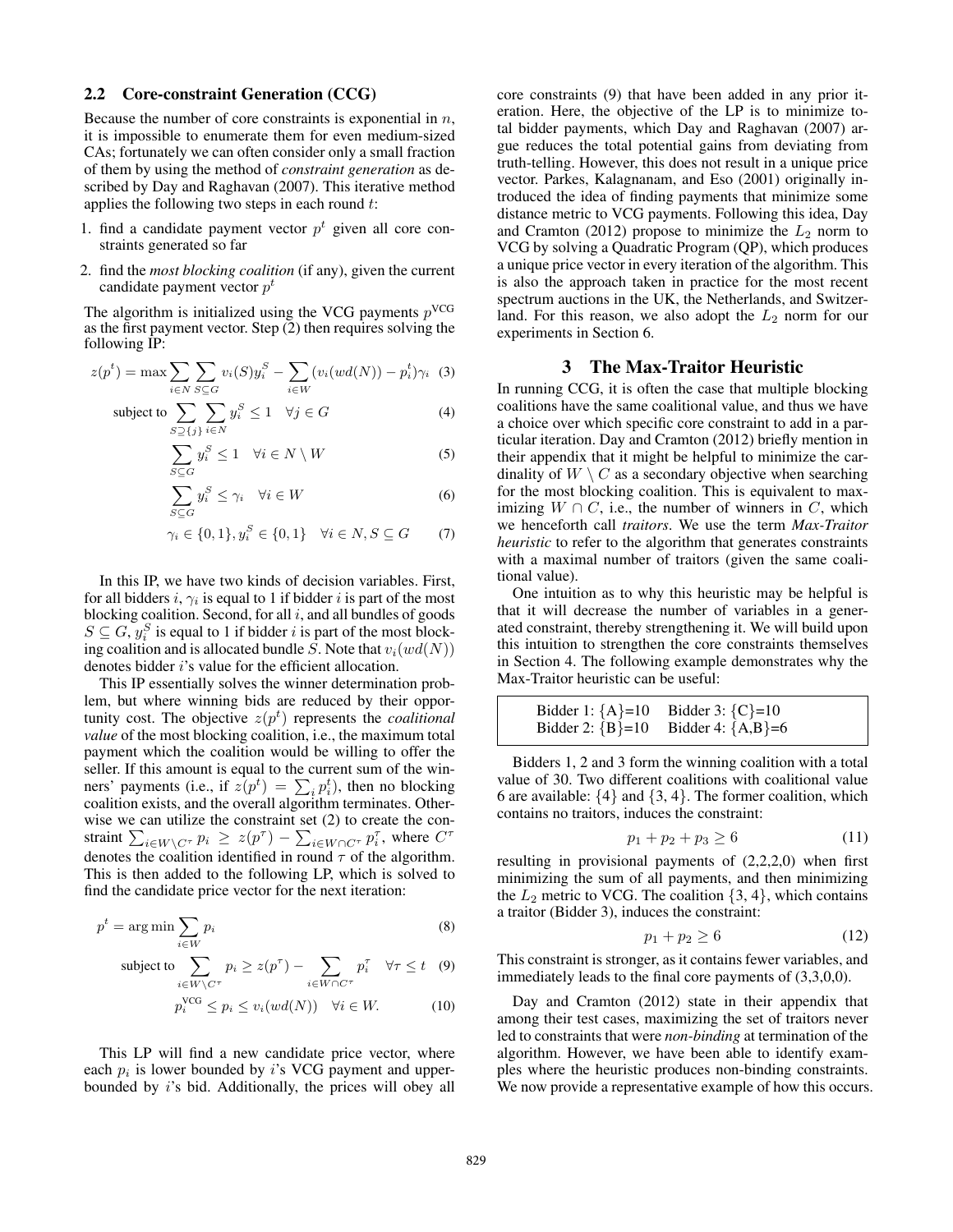| Bidder 1: ${A} = 10$                           | Bidder 5: ${A,B,C,D,E} = 12$ |
|------------------------------------------------|------------------------------|
| Bidder 2: ${B} = 10$                           | Bidder 6: ${A,B,E} = 8$      |
| Bidder 3: ${C} = 10$<br>Bidder 4: $\{D\} = 10$ | Bidder 7: ${C,D,E} = 8$      |

Bids {1,2,3,4} form the winning allocation with a value of 40. The VCG payments in this example are 0 for all bidders. The unique most blocking coalition consists of Bidder 5 and has a coalitional value of 12, which is higher than the current total payments of 0. Thus, the generated constraint is:

$$
p_1 + p_2 + p_3 + p_4 \ge 12. \tag{13}
$$

This leads to the payment vector (3,3,3,3,0,0,0). Next, the algorithm finds the blocking coalition consisting of  $\{1,2,7\}$ with a coalitional value of 14, which is higher than the current total payments of 12. The generated constraint is:

$$
p_3 + p_4 \ge 8\tag{14}
$$

This leads to the payment vector  $(2,2,4,4,0,0,0)$ .

Next, the blocking coalition  $\{3, 4, 6\}$  with coalitional value 16 is selected, again with value greater than the current payments of 12, and leading to the constraint:

$$
p_1 + p_2 \ge 8 \tag{15}
$$

This produces the final payment vector (4,4,4,4,0,0,0). There does not exist a blocking coalition at this payment vector, so the algorithm terminates. However, the constraint (13) ends up being non-binding, even though we employed the Max-Traitor heuristic. Note that this is a representative example which does not exploit any particular corner case of the bidding structure. This example not withstanding, the Max-Traitor heuristic is often effective at reducing the runtime of the CCG algorithm, yet, our algorithm dominates it (see Sections 5 and 6).

# 4 Theoretical Results

#### 4.1 Core of Non-Blocking Allocations

The core of an auction is generally defined in terms of coalitions. We now extend this definition to allocations. First, remember the definition we provided in Section 2.1:

(C1): 
$$
\sum_{j \in W \setminus C} p_j \ge V(wd(C)) - V_C(wd(N)) \quad \forall C \subseteq N \quad (16)
$$

We now formulate this constraint set in terms of allocations.

(C2): 
$$
\sum_{j \in W \setminus C(X)} p_j \ge V(X) - V_{C(X)}(wd(N)) \quad \forall X \in \mathbb{X} \tag{17}
$$

We will call any allocation  $X$  for which this constraint is violated a *blocking allocation*. Proposition 1 shows that the constraint set  $(C2)$  describes the same core prices as  $(C1)$ , even if it contains weakly more constraints.

Proposition 1 (Core of Non-Blocking Allocations). *The two sets of constraints (C1) and (C2) describe the same core.*

*Proof.* We will show that for each constraint in one set there exists a constraint in the other set that implies it. The two constraint sets, therefore, must describe the same polytope.

" $(C2) \implies (C1)$ ": Every constraint in  $(C1)$  corresponds to a coalition  $C$ . For every such  $C$ , there exists an allocation X such that  $X = wd(C)$ . Thus every constraint in  $(C1)$ also exists in  $(C2)$ .

" $(C1) \implies (C2)$ ": Every constraint in  $(C2)$  corresponds to an allocation  $X$  which in turn corresponds to a coalition  $C(X)$ . Because  $(C1)$  contains one constraint for every coalition. it also contains one for the coalition  $C(X)$ . Because the winner determination algorithm selects the valuemaximizing allocation for a given coalition. we know that  $V_{C(X)}(wd(C(X))) \geq V(X)$ . Thus, the constraint corresponding to coalition  $C(X)$  in  $(C1)$  is weakly stronger than the corresponding constraint in  $(C2)$ . П

Remark 1. *The existence of a blocking allocation implies the existence of a blocking coalition.*

### 4.2 Core Conflicts

Let us now re-consider the first example from Section 3, and the constraint (11) that was generated through the coalition {4}. The constraint implicitly assumes that the coalition. i.e. Bidder 4 cares about the Bidder 3's payment, even though the allocations from Bidder 3 and Bidder 4 are not in conflict. Bidder 4 in fact has 0 value for good C and Bidder 3 is single minded on good C. Thus, Bidder 4 should be indifferent to Bidder 3's payment. We will now show that we can formalize this intuition and thereby generate a more powerful set of core constraints

We say that an allocation  $X<sup>1</sup>$  is *in conflict with* an allocation  $\overline{X}^2$  if it is not feasible to simultaneously realize the two allocations  $X^1$  and  $X^2$ . Analogously, a set of winners  $W' \subset W$  is not in conflict with an allocation X if there exists a feasible allocation  $X' = X \cup wd(W')$ , where we let "∪" denote the natural combination of two allocations. Observe that in the example discussed above, winners 1 and 2 are in conflict with the allocation corresponding to coalition {Bidder 4} but winner 3 is not, i.e. 1 and 2 receive goods that bidder 4 wants.

As we have seen, some *blocking allocations* are not in conflict with all winners W. Let  $W_X \subseteq W$  denote the set of winners who *are* in conflict with an allocation X. By dropping the non-conflicted winners from the left side of equation  $(C2)$ , we get the following set of weakly stronger constraints:

(C3): 
$$
\sum_{i \in W_X \setminus C(X)} p_i \ge V(X) - V_{C(X)}(wd(N)) \quad \forall X \subseteq \mathbb{X} \tag{18}
$$

The following theorem shows that  $(C3)$  still describes the same core polytope as  $(C1)$  and  $(C2)$ . In Section 5, we will show that this insight is valuable because it enables us to generate, for any blocking allocation, a weakly stronger core constraint while preserving the core polytope.

Theorem 1 (Weakly Stronger Core Constraints). *The two sets of constraints* (C2) *and* (C3) *describe the same core.*

*Proof.* We follow the same structure as the previous proof:

"(C3)  $\implies$  (C2)": For each constraint in (C2) there is a corresponding constraint in  $(C3)$  defined on the same allocation X. If all winners in  $W \setminus C(X)$  are in conflict with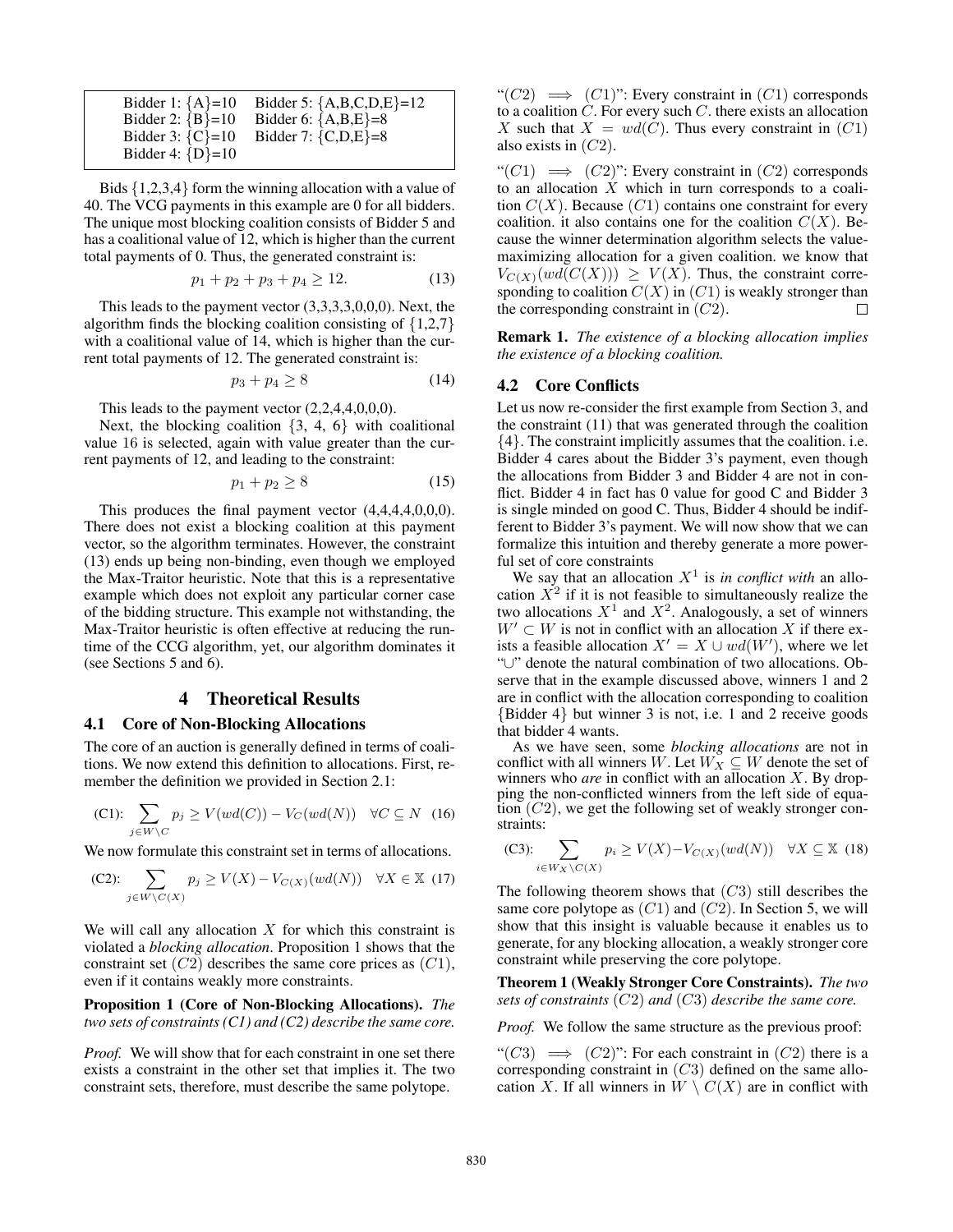X, then the two constraints are the same. If there exists a winner in  $W \setminus C(X)$  that is not in conflict with X, then we have strictly fewer variables on the LHS of the constraint in  $(C3)$  but the same (constant) terms on the RHS. Because payments are positive and additive, we see that the constraint in  $(C3)$  is strictly stronger. In both cases, the constraint in  $(C3)$  implies the constraint in  $(C2)$ .

" $(C2) \implies (C3)$ ": Each constraint in  $(C3)$  corresponds to some allocation  $X$ , and we let  $W_X$  denote the corresponding set of winners that are in conflict with  $X$ . Let us call the subset of  $wd(N)$  that allocates goods to  $W \setminus W_X$ ,  $\bar{X}$ . We consider the constraint in  $(C2)$  that corresponds to the allocation  $X \cup \overline{X}$ . This allocation needs to be feasible because X and  $\overline{X}$  are not in conflict. We can, therefore, infer the following:

$$
V(X \cup \bar{X}) = V(X) + V(\bar{X}) = V(X) + V_{W \setminus W_X} w d(N) \tag{19}
$$

Since  $C(X \cup \overline{X}) = C(X) \cup (W \setminus W_X)$  we can infer the following on the opportunity value of  $C(X \cup \overline{X})$ 

$$
V_{C(X \cup \bar{X})}(wd(N)) \leq V_{C(X)}(wd(N)) + V_{W \setminus W_X}wd(N) \quad (20)
$$

We can also infer that

$$
W \setminus C(X \cup \bar{X}) = W \setminus (W \setminus W_X) \setminus C(X) = W_X \setminus C \quad (21)
$$

If we plug this into the constraint set  $(C2)$ , we get:

$$
\sum_{i \in W_X \backslash C(X)} p_i = \sum_{i \in W \backslash C(X \cup \bar{X})} p_i \qquad \text{by (21) (22)}
$$

$$
\geq V(X \cup \bar{X}) - V_{C(X \cup \bar{X})}(wd(N)) \qquad \text{by (C2) (23)}
$$

$$
\geq V(X) + V_{W \setminus W_X} w d(N) - \qquad \qquad \text{by (19) (24)}
$$

$$
(V_{C(X)}(wd(N)) + V_{W\setminus W_X}(wd(N))) \t\t by (20) (25)
$$

$$
= V(X) - V_{C(X)}(wd(N))
$$
\n(26)

The constraint corresponding to  $X \cup \overline{X}$  in (C2), therefore, implies the constraint corresponding to  $X$  in  $(C3)$ .  $\Box$ 

The theorem as well as the constructive nature of the proof indicates that for any constraint from constraint set  $(C2)$ there exists a weakly stronger constraint in set  $(C3)$  that can directly be constructed. "Small" allocations that are in conflict with only few winners are especially strengthened through  $(C3)$ .

# 4.3 Splitting up allocations

Our next results shows that we can split up allocations in the constraint generation process under certain conditions.

Proposition 2. *Consider an allocation* X *that consists of two separable sub-allocations*  $X_1$  *and*  $X_2$  *such that*  $X =$  $X_1 \cup X_2$  *and*  $C(X_1) \cap C(X_2) = ∅$ *. If*  $W_{X_1} \cap W_{X_2} = ∅$ *, then the constraints corresponding to*  $X_1$  *and*  $X_2$  *imply the constraint corresponding to* X*.*

*Proof.* The constraint generated by  $X_1$  is:

$$
\sum_{i \in W_{X_1} \backslash C(X_1)} p_i \ge V(X_1) - V_{X_1}(wd(N)) \tag{27}
$$

The constraint generated by  $X_2$  is:

$$
\sum_{i \in W_{X_2} \setminus C(X_2)} p_i \ge V(X_2) - V_{X_2}(wd(N)) \tag{28}
$$



Figure 1: Conflict Graph for "Separability Example."

Because  $W_{X_1} \cap W_{X_2} = \emptyset$  and  $C(X_1) \cap C(X_2) = \emptyset$ . we can add (27) and (28). leading to the constraint for  $X$ :

$$
\sum_{i \in (W_{X_1} \cup W_{X_2}) \backslash C(X)} p_i \ge V(X) - V_X(wd(N)). \tag{29}
$$

 $\Box$ 

We can use this proposition to speed our constraint generation algorithm, as we describe next.

### 5 Algorithmic Ideas

Based on the theoretical results derived in the previous section, we now present two algorithmic ideas that improve upon the standard CCG algorithm. The goal of both ideas is to reduce the number of iterations of the CCG algorithm, whilst not increasing the complexity of each iteration.

#### 5.1 Exploiting "Separability"

Our first idea exploits certain structure in the conflicts between the winners and losers to split up core constraints, which we can formally capture via a *conflict graph* (see Figure 1). The conflict graph for a blocking allocation  $X$ , given a set of winners W, is a bipartite graph  $G = (C(X) \cup W, E)$ with  $(i, j) \in E$  if and only if j is in *conflict with* i's allocation. If the conflict graph is separable into disconnected components (as in Figure 1, described next), then the corresponding allocation can be split up, and multiple constraints can be generated in one step (as described below).

Consider the example in Figure 1, where the bids of the blocking coalition are modeled as light (yellow) nodes, the winning allocations are modeled as dark (blue) nodes, and conflicts as edges. Assume that the VCG payments lie at the origin. A straightforward application of CCG would find bids  $\{5, 6, 7\}$  as the most blocking allocation with a value of  $4 + 4 + 4 = 12$ , which produces the following constraint:

$$
p_1 + p_2 + p_3 + p_4 \ge 12. \tag{30}
$$

This constraint by itself leads to the payment vector of  $(3,3,3,3,0,0,0)$ . We now see that bids  $\{6, 7\}$  are still blocking, leading to the following constraint:

$$
p_3 + p_4 \ge 8. \tag{31}
$$

The resulting payment vector is  $(2,2,4,4,0,0,0)$ , which is also the final payment vector.

Our first algorithmic idea called *Separability* exploits the separability between the bidders. In particular, in our example, Bid 5 is only in conflict with the allocations of winners 1 and 2, and bids 6 and 7 are only in conflict with the allocations of winners 3 and 4. If we generate one constraint for each separated allocation (strengthened via Theorem 1 and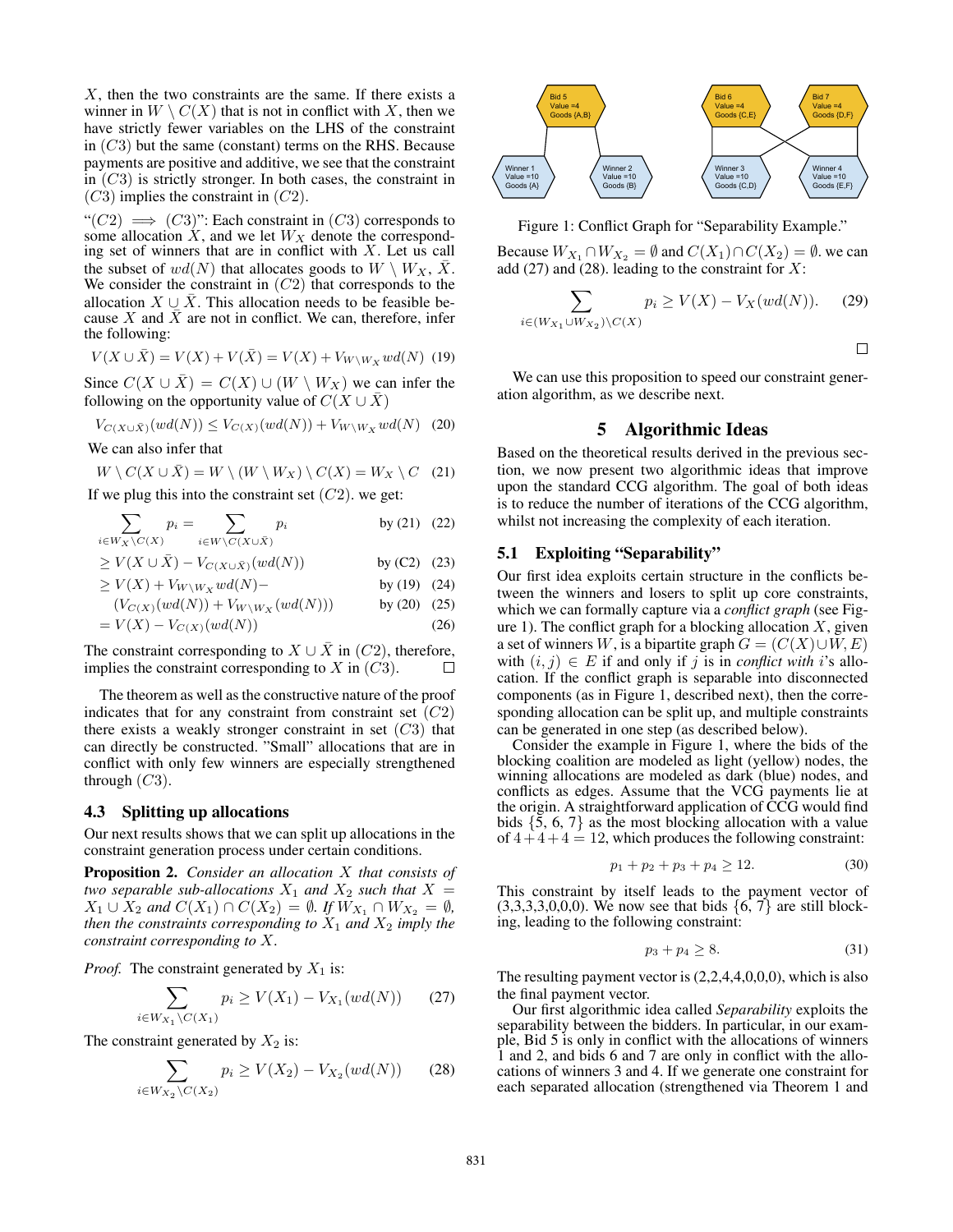Proposition 1), we get the following two constraints in one step:

$$
p_1 + p_2 \ge 4 \tag{32}
$$

 $p_3 + p_4 \ge 8$  (33)

Based on Proposition 1 we know that the new constraints are not over-constraining the price vector, and based on Proposition 2 we know that this split-up of the allocation implies the original constraint  $p_1 + p_2 + p_3 + p_4 \geq 12$  (i.e., we are not under-constraining the price vector). Thus, our algorithm is still guaranteed to terminate with the correct core price vector. Indeed, the resulting payment vector after adding these two constraints is (2,2,4,4,0,0,0). Thus, exploiting the separability of the conflict graph, we reach the final payment vector in just one iteration of the CCG algorithm instead of two. Whenever the conflict graph is separable in the way described, we can add multiple constraints in one step. Note that this does not guarantee that the overall algorithm will necessarily terminate in fewer steps. However, our expectation is that, *on average*, this will reduce the number of CCG iterations, each of which requires the solution of an NP-hard problem (finding a blocking coalition). We will show in Section 6 that the *Separability* idea indeed leads to a significant speed-up of the CCG algorithm.

# 5.2 Exploiting "Incumbent Solutions"

Our second algorithmic technique employs previously discarded intermediate solutions to generate additional constraints that would otherwise not be included. Remember that the CCG algorithm solves an IP in every iteration to find the most blocking coalition, and the optimal solution to this IP then corresponds to one new core constraint. We note that every *feasible*, even *non-optimal* solution to this IP still corresponds to a feasible allocation, which by Proposition 1 corresponds to a core constraint. The main idea of "Incumbent Solutions" is to collect all (non-optimal) incumbents that are found while solving one instance of the IP, and to add all corresponding core constraints at once. The motivation for adding core constraints based on sub-optimal solutions is that these constraints may have been added in later iterations anyway (with some likelihood), and by adding them earlier we can save the corresponding CCG iterations.

Fortunately, the majority of optimization algorithms for solving IPs are tree-search algorithms (e.g., using branchand-bound). These algorithms automatically encounter intermediate solutions while searching for the optimal solution. In our experiments, we use IBM's CPLEX to solve the IPs, and the default branch-and-bound IP-solver automatically collects all incumbent solutions without incurring extra work. We will show in Section 6 that the *Incumbents* idea indeed leads to a significant speed-up of the CCG algorithm.

# 6 Experiments

To test the ideas proposed in Section 5, we ran experiments using CATS (Combinatorial Auction Test Suite) (Leyton-Brown and Shoham 2006). We used each of the standard CATS distributions, as well as a simple legacy distribution from the literature (Sandholm 2002) called *Decay* (aka L4). We varied the number of goods between 16 and 256, and

the number of bids between 500 and 4,000. For each combination of distribution, number of goods and number of bids, we created 50 random CATS instances. In total we created 1,550 instances and ran 9,300 experiments. The experiments were run on a high-performance computer with 24  $\times$ 2.2GHZ AMD Opteron cores and 66GB of RAM. All mathematical programs were solved using CPLEX 12.6. The total run-time of all experiments was more than 40 days.

# 6.1 Experimental Results

We present our primary results in Table 1. Each row represents a separate distribution, for which we report the number of goods and bids that were used to generate the particular instance. As Day and Raghavan (2007) have shown, the run-time of CCG scales exponentially in the number of bids and goods. Accordingly, the run-times for smaller CATS instances are often negligible. Therefore, Table 1 only includes results for the largest instances we could solve. Note that all problem instances reported in this table are larger than even the largest instances reported by Day and Cramton (2012). Our baseline is the standard CCG algorithm, for which we report the run-time in minutes, averaged over the 50 runs.<sup>1</sup> The standard deviation of the run-times per distribution is provided in parentheses, to give an idea, for each of the distributions, how homogeneous or heterogeneous the problem instances are. Next we present the relative run-time (as a percentage of the baseline run-time) for *Max-Traitor*, *Separability*, *Incumbents*, and *Separability + Incumbents*. Note that all algorithms share the same code-base, and only vary regarding which particular constraint(s) they add in each iteration, making this a fair run-time comparison.

The results in Table 1 show that Max-Traitor already does a bit better than standard CCG for most distributions. Next, we see that Separability is roughly 50% faster on L4, Matching and Paths, while it leads to only modest improvements on the other three distributions. While Incumbents leads to similar speed-ups on L4, Matching and Paths as Separability, it is also able to significantly reduce the run-time on Arbitrary, Regions, and Scheduling. But most importantly, we can see (in the last column of Table 1) that "Separability + Incumbents" leads to the largest speed-up on four out of the six distributions and is essentially tied with Incumbents for the other two. For L4, Matching, and Paths, the combined effect of both ideas is most visible: individually, each idea leads to a run-time reduction between roughly 50% and 60%, but combining the two ideas we are able to bring this percentage down to 28%-33%.

<sup>&</sup>lt;sup>1</sup>Note that this is the run-time for the core constraint generation part of the algorithm only, and does not include the initial run-time for computing VCG prices. We excluded the run-time for computing VCG for two reasons: first, our ideas only affect the core constraint generation part, and thus we are only interested in measuring the resulting speed-up of that part of the algorithm. Second, VCG-prices are just one possible reference point that can be used in core-selecting CAs. Researchers have argued that other reference points could be used, e.g., the origin or well-chosen reserve prices (e.g., Erdil and Klemperer 2010), neither of which would require computing VCG prices.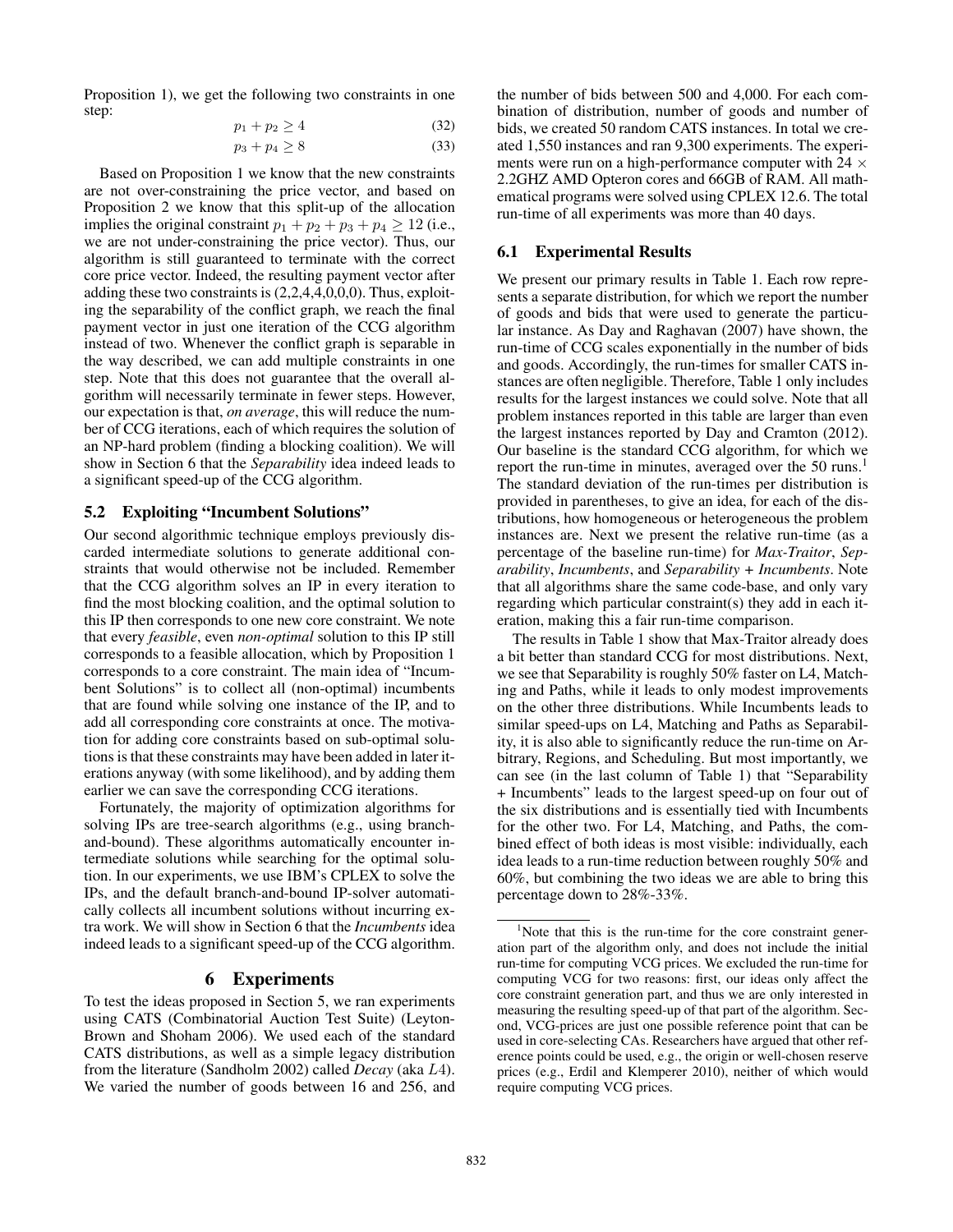|              |     |      | Distribution   $#$ Goods   $#$ Bids    Standard CCG |         |     |        | Max-Traitor   Separability   Incumbents   Separability + Incumbents |
|--------------|-----|------|-----------------------------------------------------|---------|-----|--------|---------------------------------------------------------------------|
| Arbitrary    | 128 | 1000 | $22:37 \text{ min} (2:34)$                          | $101\%$ | 95% | 67%    | 61%                                                                 |
| Decay $(L4)$ | 256 | 2000 | $8:18 \text{ min } (0:21)$                          | 89%     | 55% | 60%    | $33\%$                                                              |
| Matching     | 256 | 2000 | $16:57 \text{ min } (0:59)$                         | 83%     | 56% | 54%    | $32\%$                                                              |
| Paths        | 256 | 4000 | $14:00 \text{ min } (0:30)$                         | 80%     | 49% | 55%    | $28\%$                                                              |
| Regions      | 256 | 2000 | $45:48 \text{ min} (11:40)$                         | 93%     | 93% | $51\%$ | $51\%$                                                              |
| Scheduling   | 128 | 4000 | 178:25 min (38:37)                                  | $35\%$  | 96% | 23%    | 24%                                                                 |

Table 1: Results for all six distributions. Absolute run-times (in minutes) are provided for standard CCG (=baseline), with standard error in parentheses. For all other algorithms, the relative run-time to the baseline is provided. All results are averages over 50 instances. In each row, the algorithm with the lowest average run-time is marked in bold.

This speed-up is largely due to our algorithm reducing the number of subordinate NP-hard IP problems that are solved, as illustrated in Table 2. For each of the six distributions, we report the correlation between the run-time of "Separability + Incumbents" and the number of constraint generation iterations of the algorithm. As we see, this correlation is extremely high, except for Scheduling.<sup>2</sup> The last column of Table 2 provides the worst run-time of "Separability + Incumbents" relative to standard CCG across all 50 instances. Thus, we observe that our algorithm performs extremely well, not only *on average* (as shown in Table 1), but also *in the worst case* (somewhat less true for Scheduling).

To get a sense of how these results scale in the size of the auction, consider Figure 2, where we plot the run-time of "Separability + Incumbents" relative to standard CCG for a fixed number of goods (the same as reported in Table 1), increasing the number of bids on the x-axis. Note that we exclude those data points were the average run-time for standard CCG is less than 250ms. Furthermore, each line ends at the maximum number of bids that we were able to run, as reported in Table 1. Figure 2 illustrates that the relative performance advantage of our algorithm generally gets larger as the number of bids is increased for all of the distributions but Scheduling. In total, our results demonstrate that "Separability + Incumbents" leads to a significant speed-up which is often 50% or even larger, and the performance advantage can be expected to grow as the number of bids is increased.

<sup>&</sup>lt;sup>2</sup>Note that Scheduling has a significantly higher run-time variance than the other distributions; this occurs not only across the 50 instances (as reported in Table 1), but even across rounds for individual instances. Thus, all of our results for Scheduling have a significantly higher margin of error.

| Distribution | Run-time & Iteration<br>Correlation | Worst Relative<br>Run-time |
|--------------|-------------------------------------|----------------------------|
| Arbitrary    | 0.83                                | $104\%$                    |
| Decay $(L4)$ | 0.98                                | 54%                        |
| Matching     | 0.96                                | 61%                        |
| Paths        | 0.99                                | 47%                        |
| Regions      | 0.91                                | 101%                       |
| Scheduling   | 0.36                                | 133%                       |

Table 2: Correlation between run-time and # of CCG iterations, and the worst run-time of "Separability + Incumbents" relative to standard CCG (=baseline) across all 50 instances.

# 7 Conclusion

In this paper, we have made several contributions regarding the design of a faster algorithm for core constraint generation in combinatorial auctions. First, we have characterized the limits of the *Max-Traitor* heuristic. Next, we have proposed a new formulation of the *core* in terms of *allocations*, which enabled us to generate weakly stronger core constraints. Based on this theory, we have introduced two algorithmic ideas. The first one takes advantage of structural separability in allocative conflicts between bidders. The second one includes previously unused non-optimal solutions that may become binding in later iterations. Both of these ideas work by generating multiple (strong) constraints in each iteration of the CCG algorithm to reduce the total number of NP-hard problems that need to be solved to compute core prices. Our experimental results using CATS have shown that our main algorithm is significantly faster than the current state-of-the-art algorithm across all distributions.

In real-world CAs, there is often a time constraint on how long solving the pricing problem may maximally take. For this reason, the auctioneer generally restricts the maximal number of bids per bidder. Having an algorithm that is between two and four times faster will enable the auctioneer to allow for additional bids, which will increase efficiency (and thereby revenue/profits) of the auction. Given that CAs are used to allocate billions of dollars of resources every year, we expect our ideas to have a large practical impact.



Figure 2: Run-time of "Separability + Incumbents" relative to standard CCG (=baseline), for a fixed number of goods.